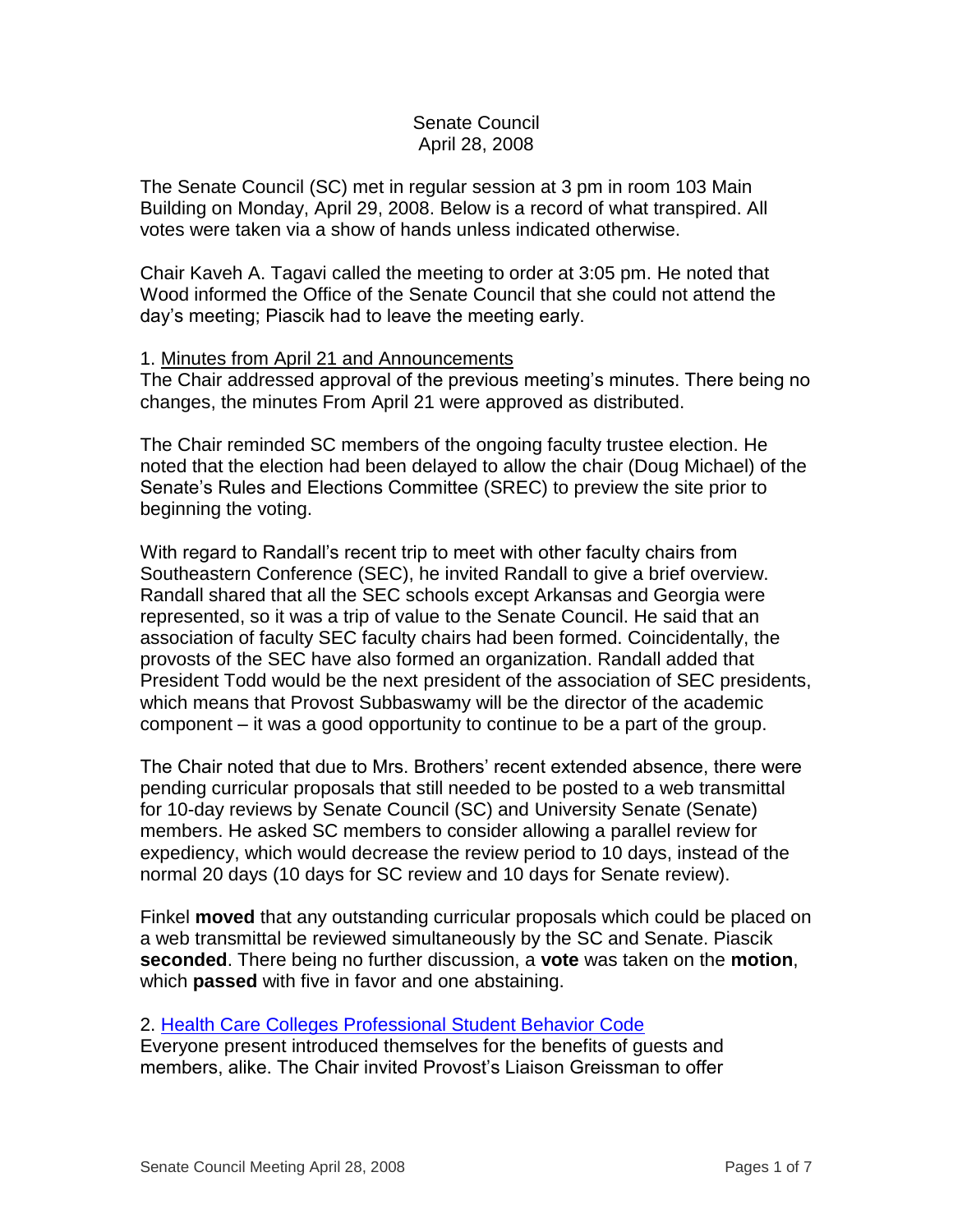background information, even though the Health Care Colleges Professional Student Behavior Code (Code) had been reviewed once previously by the SC.

Greissman stated that the policy had not been reviewed since 1987, during which time much had changed. He said the review was undertaken to ensure that faculty and students were adequately protected. He said that the only sanction allowed under the Code was in regards to a student's program – a sanction as a result of the Code would be, at most, suspension from the student's program, not from the university. [The revisions](http://www.uky.edu/USC/New/files/20080428/HCC%20Code%20-%20version%204-23revised-08%20_tracked%20revisions%20to%20original%2006-18-07%20document.pdf) attempted to clarify areas of responsibility, but yet make it clear that there were such exigencies in clinically-based programs that the health care colleges needed some latitude to identify unique health care aspects such as licensure, etc. The changes also updated the appeals process. The Code emulated the Student Code of Conduct but would only apply to health care colleges. After approval by the SC and Senate, the newly-revised Code would be sent for approval by the Board of Trustees.

Guest Tony Blanton (associate dean of students) added that the Code was designed to be more specialized for the health care colleges and the health care academic environment. Guest Bill Lubawy (College of Pharmacy's executive associate dean for academic affairs) said that work had gone on for quite awhile to revise the Code; the new language reflected changes that had been made because of an inability of the existing code to deal with certain situations.

Finkel recalled that during a recent past review of the revisions to the Code, SC members had concerns that some portions of the Code could infringe on a student's right to freedom of speech. He offered an example: if a student picketed an abortion clinic and was arrested, the situation could be viewed both as an exercise of free speech, as well as behaving in an intimidating manner, depending on one's perspective. He asked for clarity regarding the line between free speech and acceptable behavior.

Greissman replied that such a concern was an issue in the health care colleges (HCC). He said students might engage in behavior that a reasonable person would consider inappropriate. Because the picketing example involved an offcampus behavior and a behavior protected by free speech, the ultimate answer might be that a student who felt his/her rights were violated could petition in civil court – it would be almost impossible to resolve all "what if" questions. He said that if there was no recourse beyond the university, it would be a much larger problem than the current situation in which there are due process proceedings for a violation of free speech rights in the court system.

Lubawy said that a hearing panel would have to make decisions, as well as an appeals panel. He said it was the hope that the wisdom of those individuals would be appropriate. Lubawy opined that picketing an abortion clinic should be acceptable behavior, while planning to cause physical harm to the clinic would clearly be an unlawful action. He said it would be best for the panels made up of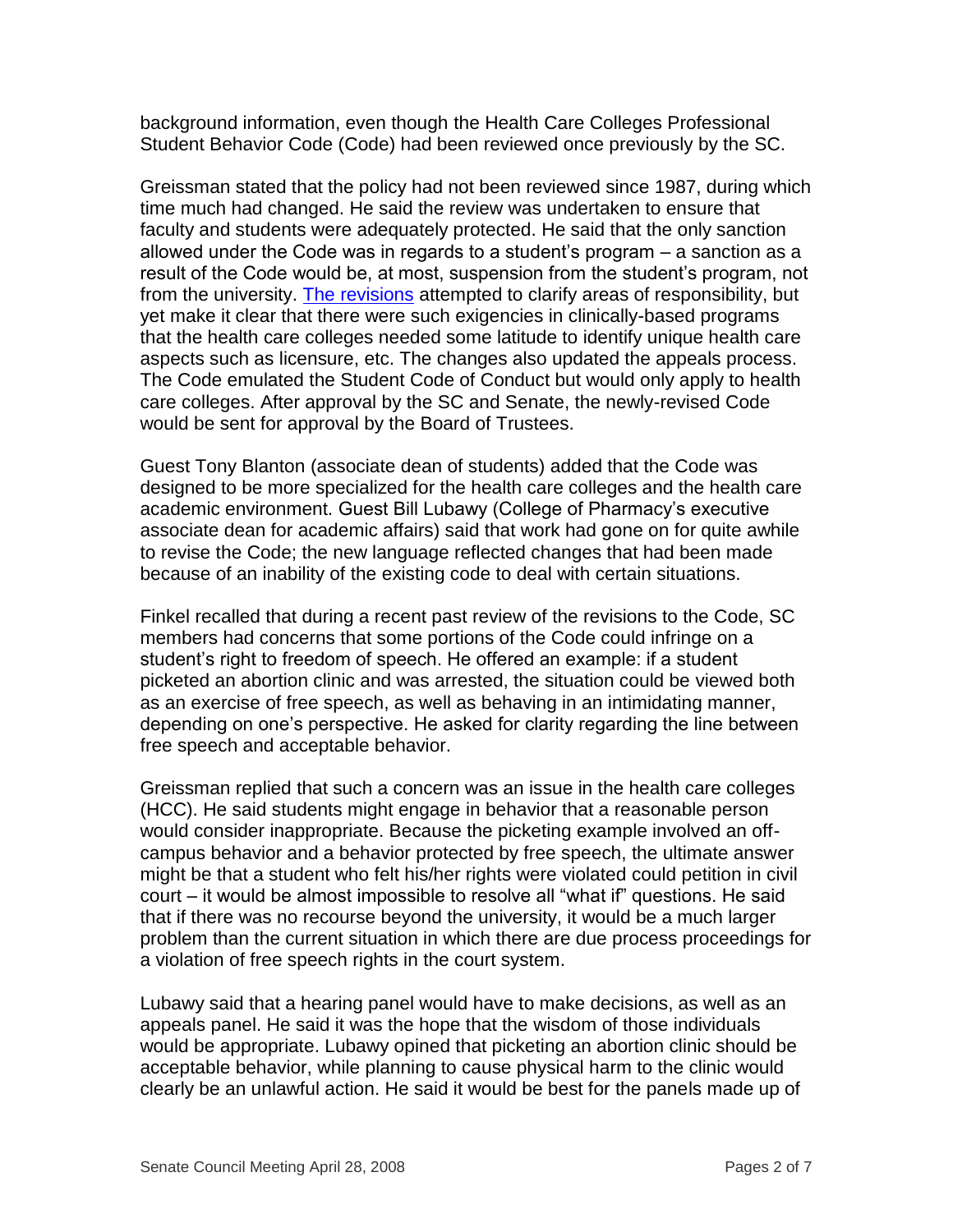faculty and students in the HCC to use their best judgments. Greissman added that faculty in such positions on panels would have no administrative appointment and be least beholden to administrative issues.

Piascik said that it looked to her as though the primary change was the creation of an appeals board for the HCC, separate from the University Appeals Board. She asked if there was anything else substantive in the Code, or if it amounted to a clean-up of language. Lubawy replied that the revised Code would make it clear that an HCC student was responsible for his or her behavior regardless of location – the existing code was not clear that standards of behavior pertained to on and off-campus situations. Greissman added that in the existing code, it was unclear who was considered a "professional" student. The revised Code contained language to specifically identify professional students, as well as established an independent appeals board.

Michael and Finkel referred Greissman to a couple of typos in the text – Greissman thanked them and said they would be removed/fixed.

Finkel **moved** that the proposed Health Care Colleges Professional Student Behavior Code (with the discussed editorial corrections) be sent to the Senate for review at the May 5 meeting, with no recommendation, but with an effective date of July 1, 2008 if approved. Randall **seconded**.

Piascik **moved** that the motion be amended to include a positive recommendation to the Senate. Aken **seconded**. In response to a question from Anderson, Finkel explained that he was not confident that he understood the Code and the health care colleges to sufficiently state the changes were positive.

A **vote** was taken on the amendment to change the motion so that the Code will be sent to the Senate with a positive recommendation instead of no recommendation. The motion **passed** with six in favor and one against.

There being no additional discussion, a **vote** was taken on the motion to send the proposed Health Care Colleges Professional Student Behavior Code (with the discussed editorial corrections) to the Senate for review at the May 5 meeting, with a positive recommendation and an effective date of July 1, 2008. The motion **passed** unanimously with seven in favor.

# 3. [Proposed Change to Senate Rules:](http://www.uky.edu/USC/New/files/20080428/5185%20IFF%20Rewrite.pdf) *Senate Rules 5.1.8.5.B.2* (Instructor [Feedback Forms\)](http://www.uky.edu/USC/New/files/20080428/5185%20IFF%20Rewrite.pdf)

The Chair reminded SC members about the recent SC resolution that allowed the waiver of an Instructor Feedback Form (IFF) by the college dean only if the instructor was unavailable. He said that a proposed rule change was created for the *Senate Rules* (*SR*), but doubted it required review by the SREC prior to being codified.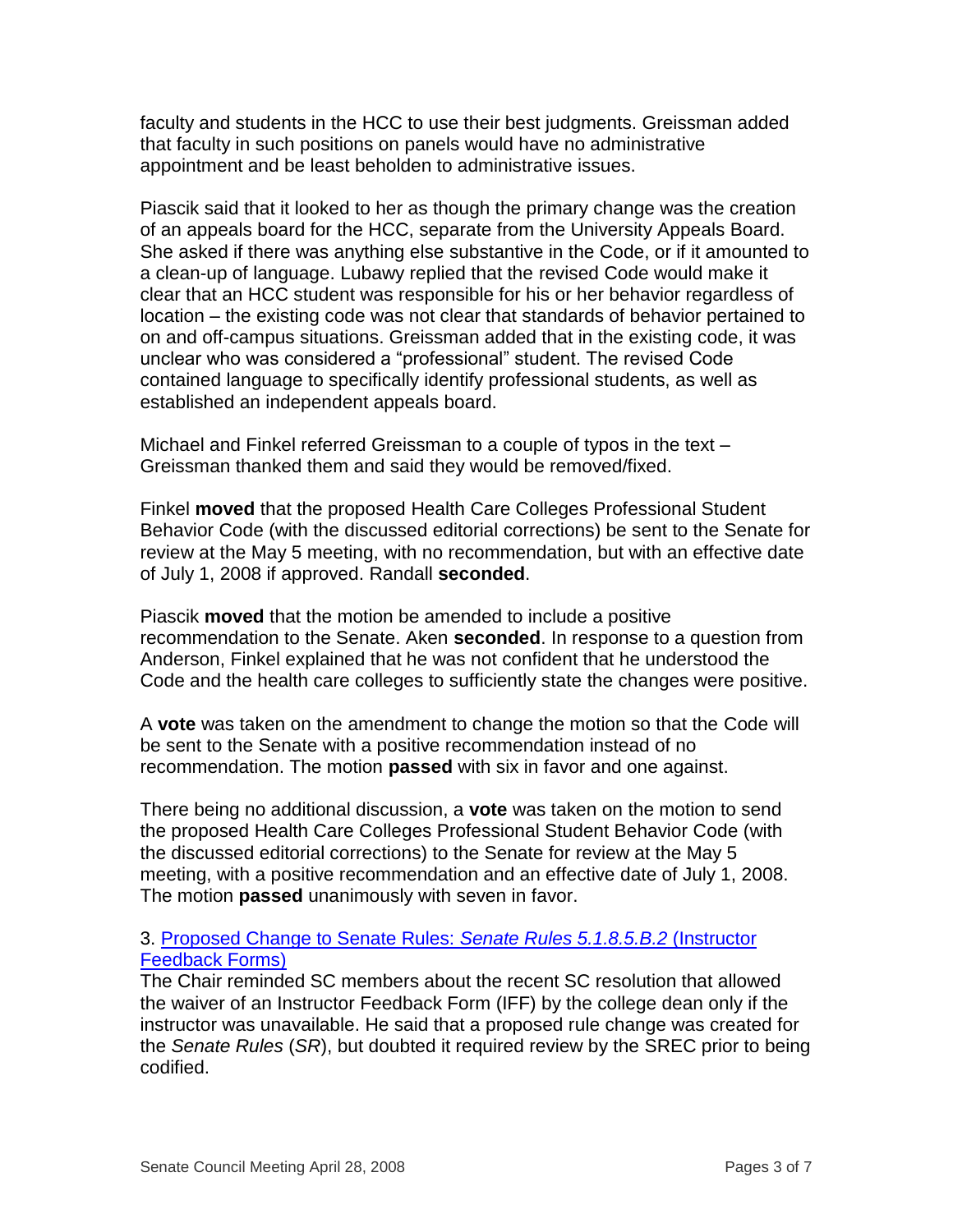Piascik **moved** to approve the changes to *Senate Rules 5.1.8.5.B.2* and send them to the Senate with a positive recommendation, to be effective immediately. Michael **seconded**.

SC members engaged in discussion of wording and intent.

Randall offered a **friendly amendment** to include a specific reference to the Instructor Feedback Forms in section *A.2*. Michael **accepted**.

There being no further discussion, a **vote** was taken on the motion to insert a reference to the Instructor Feedback Forms in *SR 5.1.8.5.A.2* and to change the language in *SR 5.1.8.5.B.2* to clarify that the only reason a dean can waive an Instructor Feedback Form is in the event that the instructor is unavailable. The motion **passed** unanimously with seven in favor.

SC members then discussed the composition of the Senate's Retroactive Withdrawal Appeals Committee.

# 4. [Proposed Change to Senate Rules:](http://www.uky.edu/USC/New/files/20080428/Hon%20Deg%205423C1.pdf) *SR 5.4.2.3.C.1* (Circumstances for [Honorary Degrees\)](http://www.uky.edu/USC/New/files/20080428/Hon%20Deg%205423C1.pdf)

The Chair led a discussion on a possible change to the *SR* regarding the number of honorary degrees that could be granted. It was determined that the existing language accommodated any need to award honorary degrees to more than three recipients.

# 5. [Top 20 Faculty Policies](http://www.uky.edu/USC/New/files/20080428/Top%2020%20Faculty%20Policies%20-%20A%20Discussion%20Paper.pdf)

As with the other numbered items in the document "Top 20 Faculty Policies – A Discussion Paper" that was discussed in previous SC meetings, the SC member responsible for a specific numbered item summarized the comments received from the university community about that numbered item and then moved a motion. Below are the pertinent motions; the motion also indicate the results of SC members' discussions.

# Item Number 5:

Finkel **moved** that the SC report to Provost Subbaswamy that the SC suggests a revision to Item Five specifying that the Provost must send all tenure and promotion cases to the appropriate area committee, but that the Provost may indicate on some of those cases that the area committee need not pursue a full review. In those cases so marked, the area committee may either concur with the Provost or may nonetheless provide a full review. In those other cases where the Provost requests a full review, the area committee must provide a full review. Swanson **seconded**. There being no additional discussion, a **vote** was taken and the motion **passed** unanimously with seven in favor.

Item Number 6: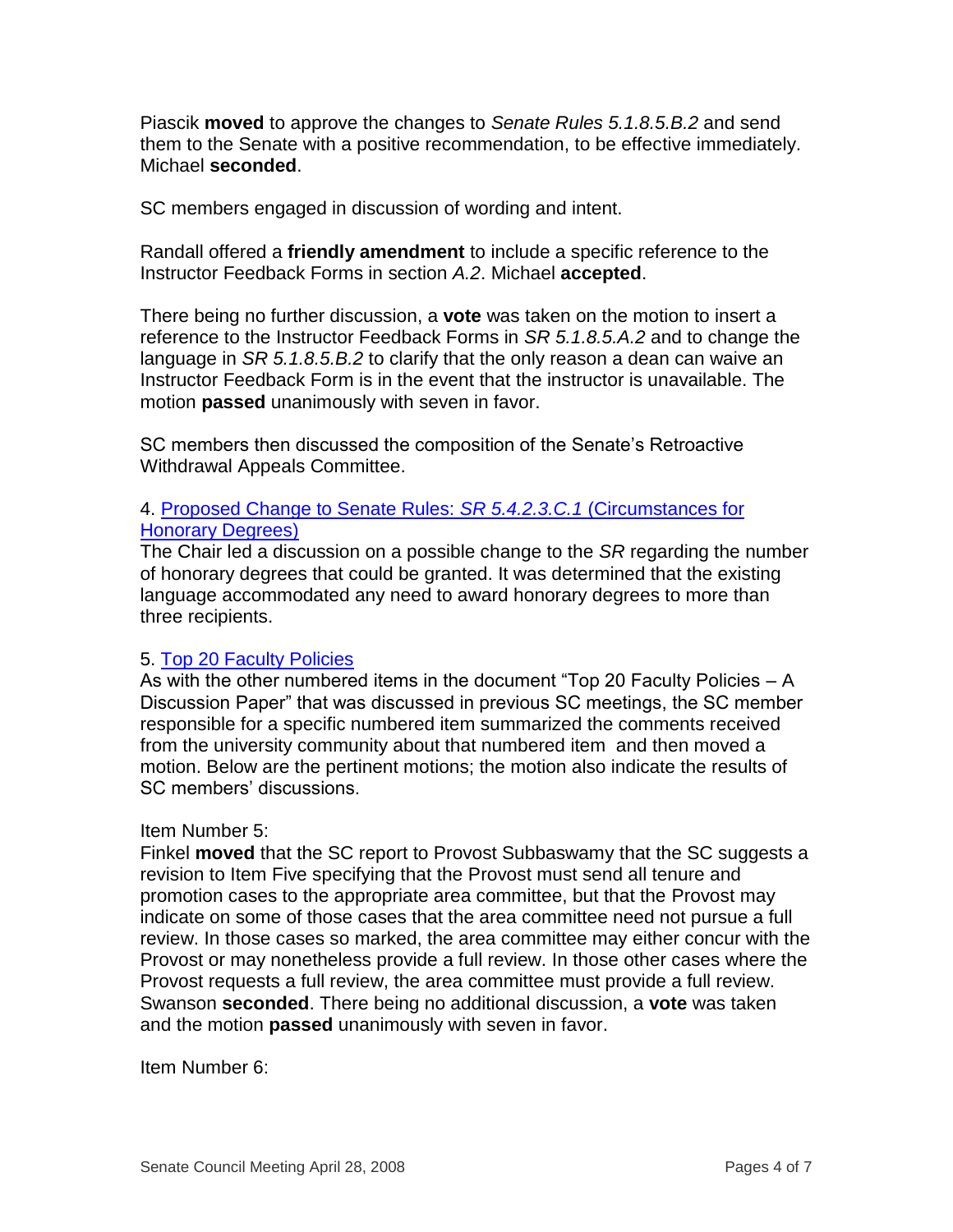Randall **moved** that the SC inform Provost Subbaswamy that the SC was somewhat uncomfortable with the proposal to eliminate the individual faculty letter from consideration in the promotion and tenure process. Aken **seconded**.

A **vote** was taken on the motion that the SC inform Provost Subbaswamy that the SC was somewhat uncomfortable with the proposal to eliminate the individual faculty letter from consideration in the promotion and tenure process and the motion **passed** unanimously with six in favor.

#### Item Number 7:

Swanson **moved** to report to the Provost that the SC was generally in favor of the stipulations in Item Seven, with the recommendation that there be language clarifying the permitted degree of relationship between the candidate and the outside reviewers chosen by the chair. Aken **seconded**. Finkel offered a **friendly amendment**, which would add the following language: "In those cases where a candidate for promotion or tenure is in a field where it is difficult to identify six appropriate external reviewers, the Provost should give permission for fewer letters to be presented." Swanson and Aken **accepted**.

There being no further discussion, a **vote** was taken on the motion that the SC was generally in favor of the stipulations in Item Seven, with the recommendation that there be language clarifying the permitted degree of relationship between the candidate and the outside reviewers chosen by the chair; and that in those cases where a candidate for promotion or tenure is in a field where it is difficult to identify six appropriate external reviewers, the Provost should give permission for fewer letters to be presented. The motion **passed** unanimously with six in favor.

#### Item Number 8:

Randall **moved** that the SC inform the Provost that it is comfortable with the current process of substantive second and fourth year reviews and recommends against the proposed elimination of the second year review, which would be replaced by a third year review. Swanson **seconded**. Finkel **moved** to **amend the motion** by adding the following language to the motion: "However, so long as two full reviews are accomplished during the probationary period, perhaps it could be left up to each college to decide the timing of those reviews." Anderson **seconded**.

There was no additional discussion on the amendment, so a **vote** was taken. The amendment **passed** unanimously with six in favor.

There being no further discussion on the main motion, a **vote** was taken on the motion that the SC inform the Provost that the SC is comfortable with the current process of substantive second and fourth year reviews and recommends against the proposed elimination of the second year review, which would be replaced by a third year review; however, so long as two full reviews are accomplished during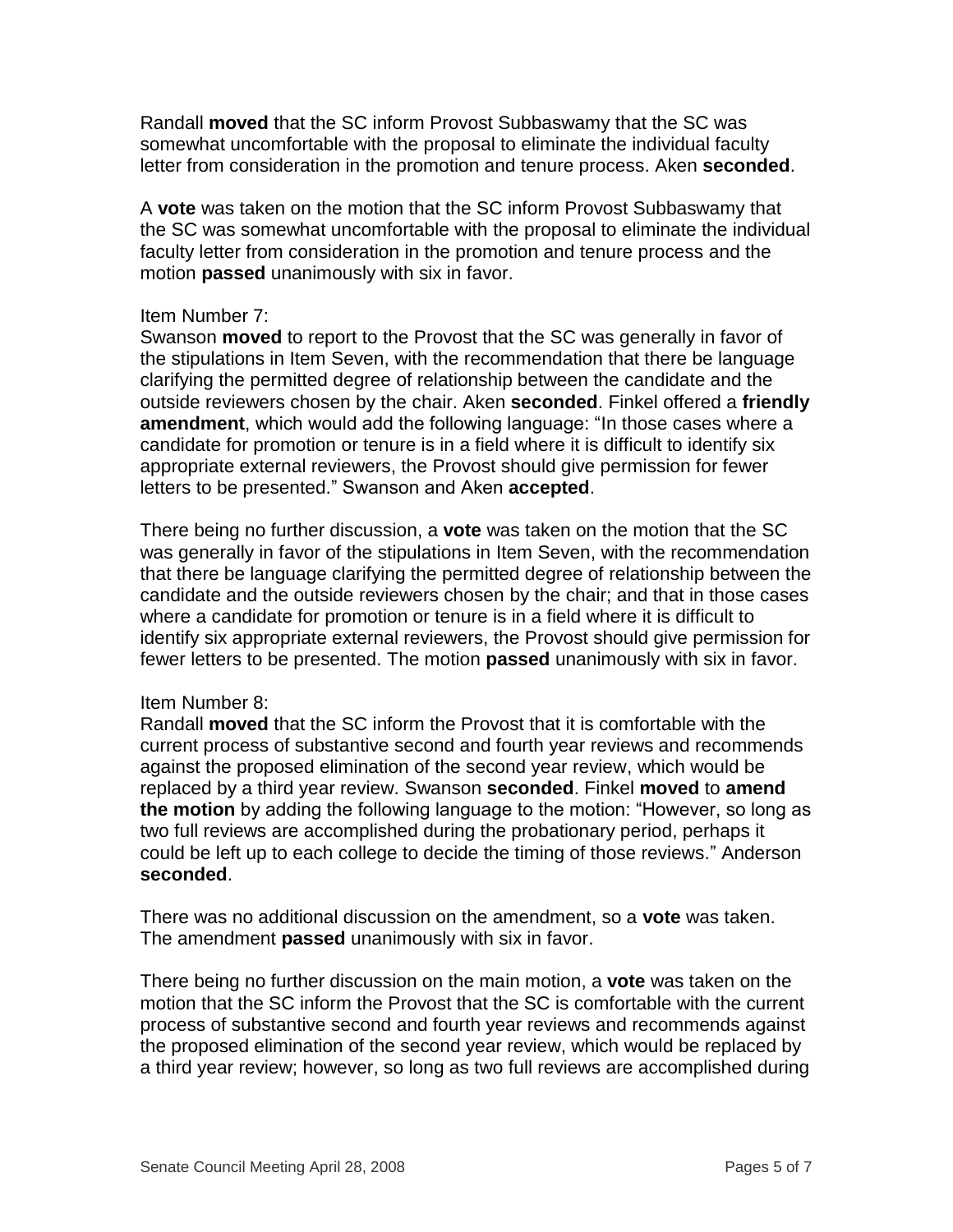the probationary period, perhaps it could be left up to each college to decide the timing of those reviews. The motion **passed** unanimously with six in favor.

Prior to moving to the next agenda item, Finkel reminded the Chair that he was resigning from the Senate and SC – he was going on sabbatical.

#### 6. [Tentative Senate Agenda for May 5](http://www.uky.edu/USC/New/files/20080428/Tentative%20Senate%20Agenda%20for%205-5-08.pdf)

The Chair engaged SC members in a discussion on how best to work through the pending curricular items, since there was a small amount of time left before many nine-month faculty left the campus. The Chair noted that some of the agenda items (Proposed New Graduate Certificate in Physiology Teaching; PharmD ad MS of Public Policy; and Proposed Change to *Senate Rules 5.1.8.5.A.2*) could be put on a 10-day transmittal, instead of placing them on an agenda for a live Senate meeting.

With regard to Top 20 Faculty Policies (T20FP), the Chair outlined four possible courses of action: 1. act on the matter in fall 2008; 2. present the Senate with the original numbered items and the SC suggestions; 3. invite the Office of the Provost to make modifications based on SC input, and return the modified document to the Office of the Senate Council immediately so it could be emailed out to senators the following day (April 29); or 4. solicit input from senators via a 10-day transmittal. Greissman opined that the SC had done such a fine job with the suggestions and ideas outlined in T20FP – he thought it would be best to include the SC input with whatever senators received. He said that the manner and tone of comments received could help guide what happened next – if there were many senators upset about the suggestions, more time could be taken.

The Chair appreciated Greissman's suggestion, and added that if the comments received were primarily complimentary, then there would be no need to bring T20FP to a live Senate meeting. Greissman expressed mild concern that the transmittal might not be reviewed by senators, so the Chair said he would specifically announce the T20FP transmittal during the May 5 Senate meeting.

Randall **moved** that the tentative Senate agenda for May 5 be approved as an unordered list, with the exception of the four items previously identified (Proposed New Graduate Certificate in Physiology Teaching; PharmD and MS in Public Policy; and Proposed Change to *Senate Rules 5.1.8.5.A.2*; and Top 20 Faculty Policies), which will be placed on a web transmittal for Senate approval. Swanson **seconded**. There being no discussion, a **vote** was taken and the motion **passed** unanimously with six in favor.

Prior to adjournment, Michael alerted SC members that there were some colleges who had yet to conduct their Senate elections. Michael **moved** that the SC waive *SR 1.2.2.1.B and 1.2.2.1.C* to allow colleges who had not yet done so to conduct their election for senators early in the fall so that the elections would be completed prior to September 30, 2008, and affected colleges' senators would